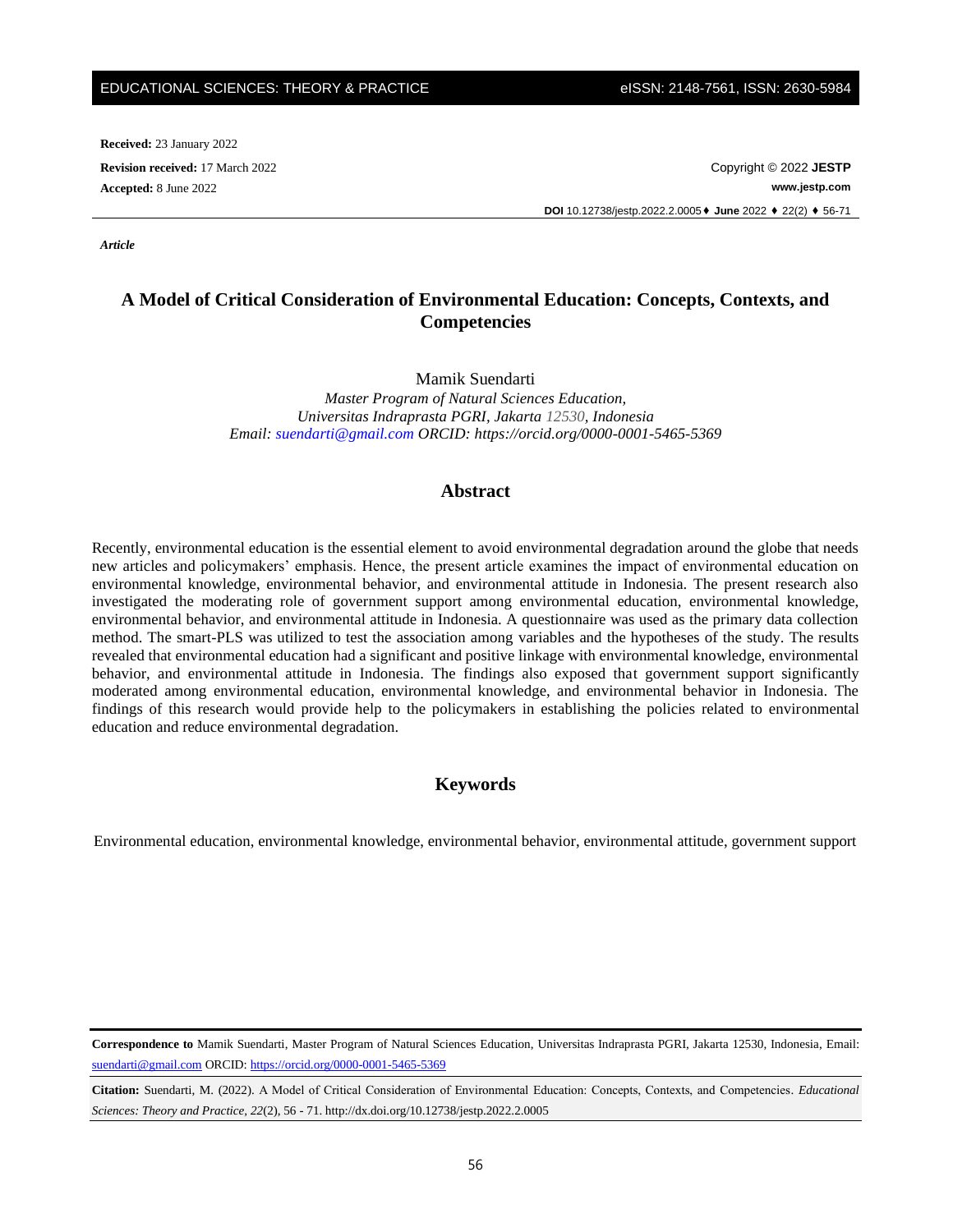One of the most serious issues faced globally by nations is the ecological issue, majorly caused by global warming. Recently, several studies have paid attention to this issue (Islami et al., 2018; Zidny & Eilks, 2018). These environmental issues cause multiple negative effects on a nation's financial, social, and health conditions. Initially, only the developed countries expressed their concern towards this issue but with the passage of time and with the horrible consequences of environmental issues, even the developing countries have started raising concerns.

The seriousness of the issue is seen in the fact that the earth temperature increased from 0.94 to 1.21 (in degrees Celsius) during 2000 to 2010 (Jorgenson et al., 2019). There are a number of reasons that stand behind this increase like reduction in glaciers, increased energy usage, increased transportation, usage of non-renewable energy etc. The Paris conference in 2015 attempted to monitor the issue through the Paris Agreement or the Paris Climate Accord, which is an international treaty on climate change. The treaty had bound 195 signatories to climate change mitigation, adaptation, and finance. This Paris Accord proved only a world level commitment of the countries to make efforts to overcome these environmental issues. However, countries need to take similar initiatives at their respective national levels, where there are fewer environment-related policies formulation as well as implementation (Mullenbach & Green, 2018; Rachmatullah et al., 2018; Rosa & Collado, 2019).

A major reason behind the laxity is the lack of resources. The developed countries possess strong economies and abundance of resources, which help them to minimize the environmental issues. The developing countries being stuck in the vicious financial circle have fewer chances and resources to pay attention as well as do something practically to overcome this issue (Jorgenson et al., 2019). Thus the easiest and most affordable method for both the developed and developing countries to overcome this issue is to educate their society and ensure making grass-root level efforts to overcome this issue. The countries must ensure the addition of environmental-related education in their curriculum and ensure its deliverance at all levels of education, most specifically at the school level (dos Santos & Gould, 2018; Genovaitė Liobikienė & Mykolas Simas Poškus, 2019).

Indonesia is a developing Islamic country. The government of Indonesia is exerting maximum efforts vide development and implementation of world level strong and updated policies to boost the education quality of the country. The temperature in Indonesia too decreased to 26.41 Celsius in December 2015, from 26.55 Celsius a month ago (Nurwanty et al., 2022; Prastiwi et al., 2019). There is a dire need to investigate this environmental issue. At the government level, the efforts include the enactment of the Article 65, paragraph 2 of Indonesia's Environmental Protection and Management Act, which has clearly stated that environmental education is a community right (2009). In 2006, Indonesia's Ministry of Environment and Forestry, Ministry of National Education, and Ministry of Religion started working together on environmental education and signed an Environmental Education Memorandum of Understanding (MOU) (Indrajaya et al., 2022; Tacconi et al., 2019).

The Indonesian education system is based on a 4-tier education system comprising primary (level 1 to 6), junior secondary (level 7 to 9), senior secondary (level 10 to 12) and higher education. There is a core need to ensure the addition of environmental education at all levels of the curriculum but most importantly in primary and higher education (Safitri et al., 2020; Yanti et al., 2020). In the case of primary education, the children should understand and get determined to fight and overcome this issue at early stages. In the case of higher education, the students can help the government as well as the private sector to overcome this issue.

The people's views regarding environmental education also gives a reflection of its significance. The people's rating regarding importance of environment in Indonesia (as checked in 2019) is presented in Figure 1.



**Figure 1:** *People rating environment importance in Indonesia*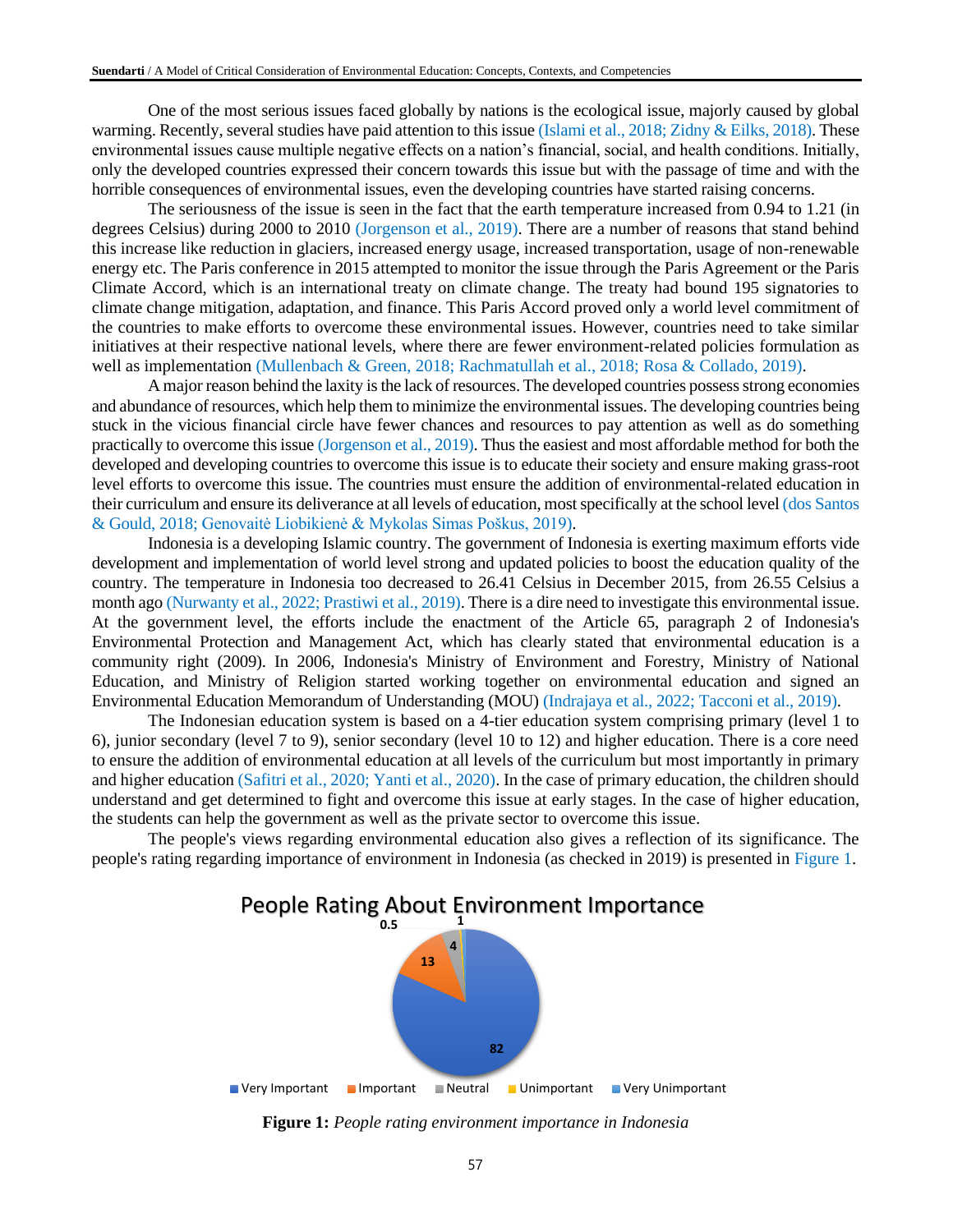Environmental education has also become an essential element to prevent environmental degradation. To raise the awareness, there is a need to carry out empirical studies to draw the attention of policymakers and environmental governance officials. Hence, the present study aimed to examine the impact of environmental education on environmental knowledge, environmental behavior, and environmental attitude and also investigate the moderating role of government support among environmental education, environmental knowledge, environmental behavior, and environmental attitude in Indonesia.

The present study addressed some research gaps that existed in the previous literature. For instance, the global warming issue has reached adverse heights and yet not much attention has been paid to this issue, and this study aimed to fill this gap from the Indonesia perspective. Secondly, research studies do exist on environmental education (Nicole M. Ardoin et al., 2020), but no study has investigated the environmental education with environmental knowledge, environmental behavior, environmental attitude and government support as variables in the Indonesian perspective. Jorgenson et al. (2019) investigated the environmental education with energy variables whereas the present study examined it with the moderation effect of government support in Indonesia with fresh data sample. Likewise, Edsand and Broich (2020) investigated the relationship between environmental education, energy and technology in Colombia, on the contrary, the present study model consists of factors like environmental education, environmental knowledge, environmental behavior, environmental attitude and government support, which have not been tested before in the Indonesian context. In another study, Tagulao et al. (2022) investigated the environmental education at the school level education in China whereas the present study added the variables like environmental knowledge, behavior and attitude from Indonesia perspective. Last, but not the least, a study by Surata and Vipriyanti (2018) investigated the environmental education and teachers in general perspective, but the present study worked on the same subject by adding the moderation variable i.e. government support and used the fresh data sample from Indonesia.

The significance of the study lies in its role in highlighting the importance of environment education and the need to create awareness in the society for betterment of environment in Indonesia. Secondly, there is core need to develop fresh and better policies to bring balance in the environment. The present study will help the environment professionals to revamp their policies for betterment of the environment with the aim to improvise the world temperature. This study will also help future researchers to identify more aspects of the environment which can impact the global as well as Indonesia environment.

The study is structured into five parts. The first part presents the introduction; the second puts the previous literature as evidence of environmental education, environmental knowledge, environmental behavior, environmental attitude and government support. The third part discusses the methodology employed for this study, sharing the data collection methods on environmental education, environmental knowledge, environmental behavior, environmental attitude and government support along with the validity analysis. In the fourth part, the results of the study are presented and discussed in the light of evidence from previous literature. In the last part, the study implications along with the conclusion and future recommendations are presented.

#### **Literature Review**

Education is the key to the betterment of society. A proper education system changes the thoughts, beliefs etc. of the society regarding any specific issue or topic. In the current context, the issues pertaining to the environment have become worse and creating more worries to the world. The only way to tackle this issue is to educate society regarding the environment and minimize its worse effect. In this context: Cioruța et al. (2022), investigated the importance of environmental education and its need within the information and knowledge society in Romania. The results of the study proposed that although there is much time needed to reach environmental education at its peak, there are a number of projects all around the globe which have resulted in creating awareness of the environmental issues with the help of proposed education in the information and knowledge-oriented society.

It is pertinent that different levels of education witness different types of effects, for instance, the effect of the basic education is different in comparison with that of the primary or secondary level of education. The primary level education results in the creation of a strong root for the students. Ibodillayevna (2022) investigated ecological education at the elementary school level. The results of the study proposed that the proper deliverance of ecological education at the elementary level strongly influences the individual point of view regarding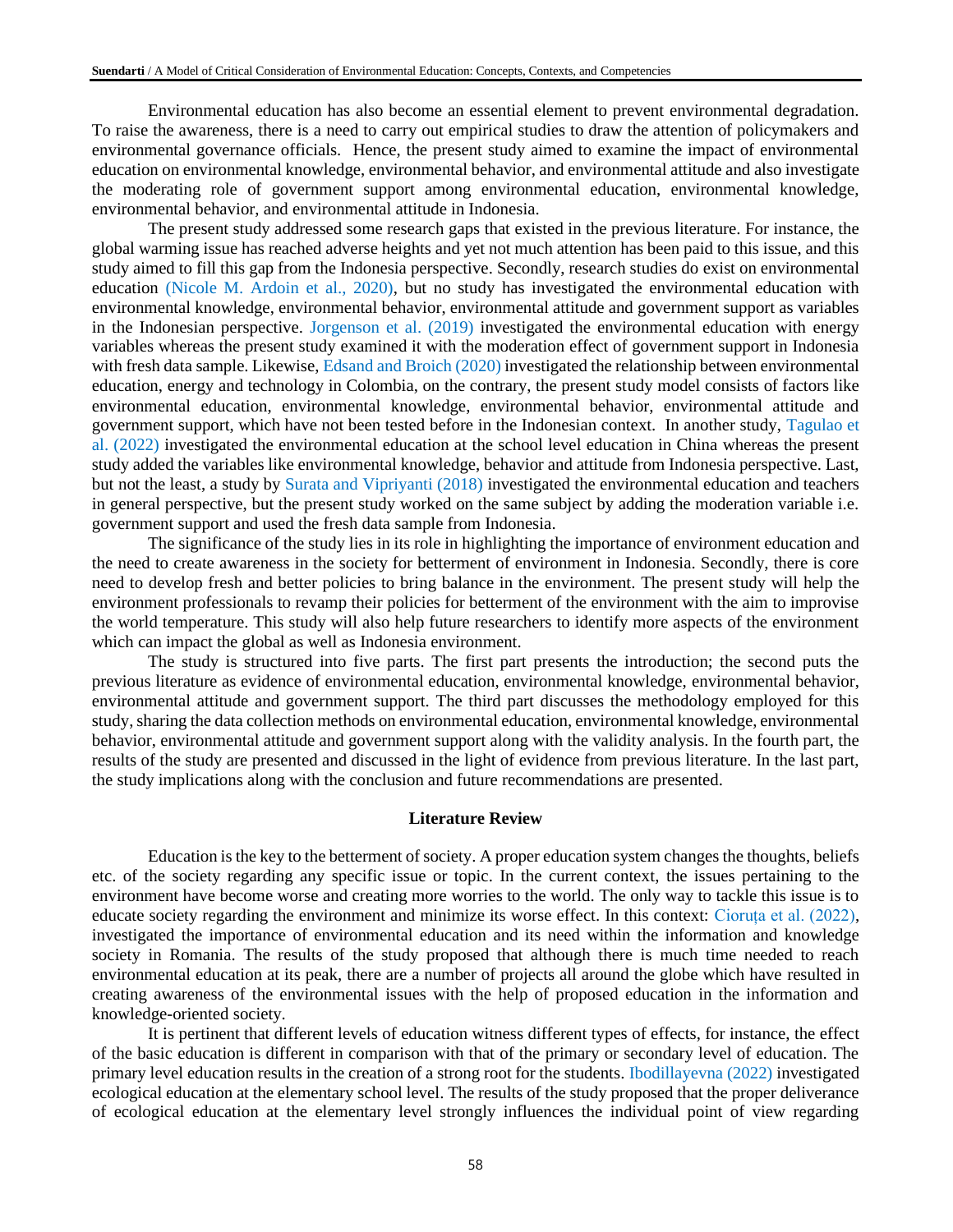environmental knowledge. Further, the study suggested that there was a core need to educate our society for environmental issues and to force them to think about the solution to these raised issues. The method of education is also a strong tool which decides the proper deliverance of knowledge to the learners. These methods vary according to the student's level or age. The teaching method for children is entirely different from adults.

Turabovna (2022) has investigated the deliverance of environment-related knowledge to preschool children with the help of fairy tales. The results of the study proposed that the education method i.e. education through fairy tales strongly influences the students learning capacity. This proves that there is better knowledge reported in preschool children as a result of this method. This affects the children's environment learning abilities in a long run. The students prefer this environment education as the basis of their educational career. Thus the hypothesis derived from the above discussion is here as under:

### **H1:** *Environmental education and environmental knowledge are positively associated.*

The environmental issues due to their dire effects have multiple consequences on environment, society and the economy. There are a number of ways to address these environment-related issues at social level. Society is the key element to address as well as minimize the major issues faced by any country. Every individual in society has his or her own perception, view and beliefs regarding any aspect. The awareness of such issues in society is created with the help of proper education (Clayton et al., 2019), therefore, people have their own views regarding environmental issues. In order to change the society's point of view regarding environmental issues, there is a need to educate the society and to adopt the required environment attitude and achieve betterment of the environment. Such a process to adapt environmental attitudes is narrated as environmental behavior (Lange & Dewitte, 2019)**.**

It is considered one of the toughest tasks to change the individual's attitude towards any concept, which also applies to environment-related perceptions and beliefs. People need to adapt to the concept of green environment with the intention to respond to the adverse effect of the environment. There is core need to enforce the society to adopt different environment controlling concepts. In this context: Varela-Candamio et al. (2018) investigated environmental education in the adoption of green environments. The results of the study proposed that the environment is confirmed as one of the strong tools to change the individual's perception regarding the adoption of the environment changing tools like green behavior etc. Promotion of pro-environment behavior is one of the best strategies among a number of strategies which are floating in the market. In a similar way: Genovaitė Liobikienė and Mykolas S. Poškus (2019), investigated whether environmental knowledge effect the environment behavior. The results of the study proposed that the environmental knowledge is one of major cause to change the public as well as private sphere behavior regarding environment. Thus the hypothesis derived from the above debate is as under:

#### **H2:** *Environmental education has a positive and significant impact on environmental behavior.*

There are a number of factors which affect the government's environment-related policies like the environmental attitude (Probandari et al., 2020; Ulhasanah & Goto, 2018). The environmental attitude is about an individual's beliefs regarding environmental issues or problems. Usually, governments have beliefs and concerns regarding the environment which are transformed as policies but, likewise, individuals also have their own beliefs regarding environmental issues. This change in individuals' beliefs usually gets affected by proper environmental education. Braun et al. (2018) have tested whether there is an association between environmental education and attitude and proposed that environmental education causes a change in an individual's beliefs regarding environment. Education is thus one of the core factors which causes to affect an individual's beliefs about environment.

Rosa and Collado (2019) proposed that the association between environment and attitude is a bit complex and it is tough to provide specific guidelines regarding individuals' contact with the environment. In totality, there is a positive relationship between ecological education and attitude. The proper awareness created through logical ecological education is a strong cause to change the individual's beliefs regarding environmental behavior or attitude. On the other side, weak education system often misleads the individual by highlighting the association between ecological effects on ecological attitudes. Ramadhan et al. (2019), too, have investigated whether the proper ecological education results in mitigating the ecological disaster with the help of students' language learning skills. The results of the study proposed that there is a core need to enhance the student's skills to pertain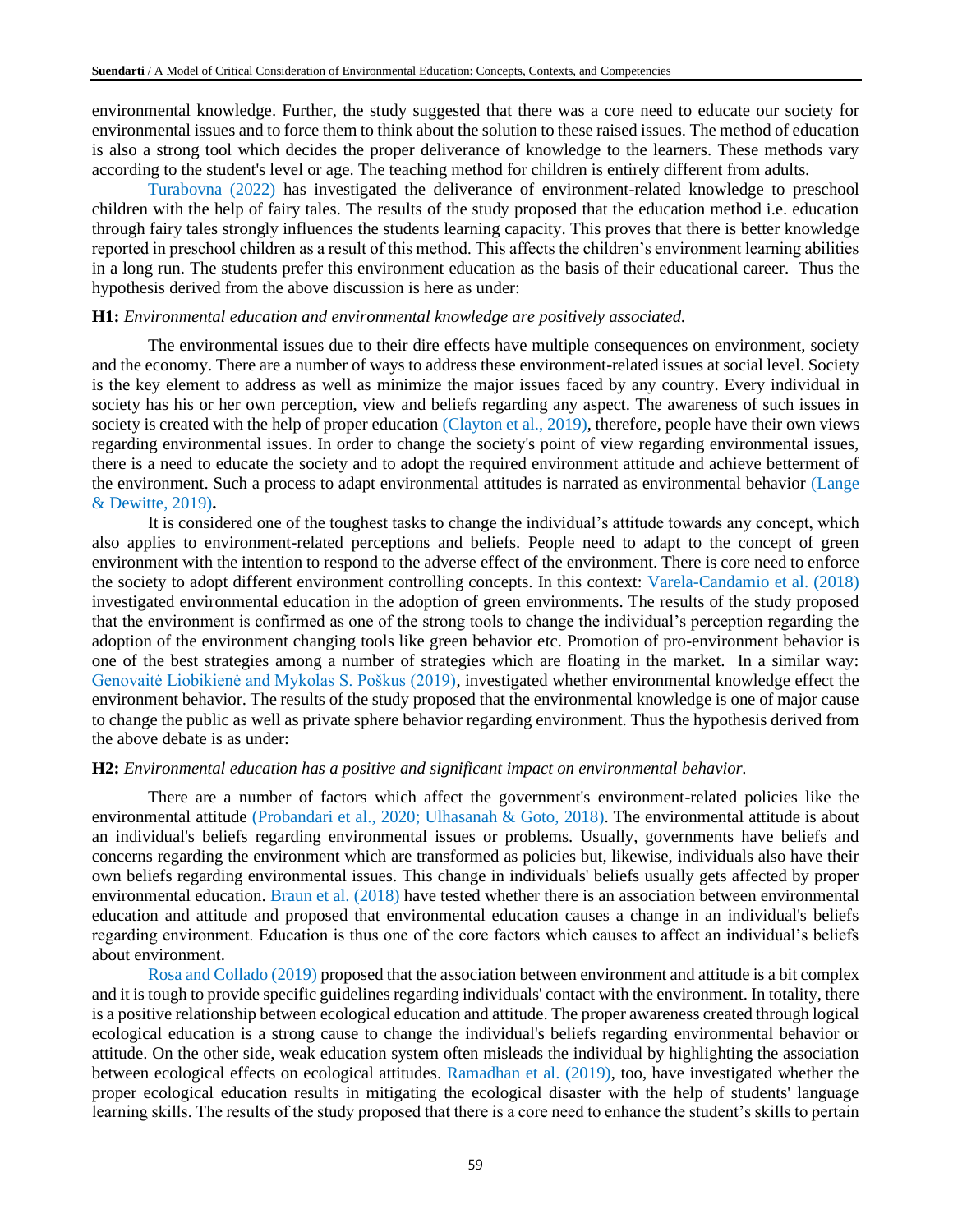to environment which results in development of learning skills to develop the ecological language which results in mitigating the disastrous results of ecological changes. Thus the hypothesis derived from the above debate is given below:

### **H3:** *Environmental education has a significant and positive influence on the environmental attitude.*

Although environmental education is the need of the current era. governments all around the globe are trying to generate social support from the masses to control the rapid growth of environmental issues. The environmental condition is also determined by the nature of the land occupied by a country. For instance, in the Middle East, the temperature remains high due to the desert whereas in a country like Indonesia, if the temperature increases, it is a cause of concern. To support any issue, governments usually prefer the required educational set up. The intervention of the government is vital to educating the people of the country, since the government controls the education system of a country, whether private or public. The government support helps the educational institutions to express their message regarding environmental education in a better way.

However, with the passage of time, the governments worldwide are not able to provide a good support to the environmental education nor could make effective efforts to educate their societies. Lovakov et al. (2021) have investigated whether the government support in any country affects the education system of the country. The results of the study proposed that the government support results in the betterment of the education system as well as the educational institution. These interventions also result in helping the institutions to provide better education facilities to students. The government support thus acts as a moderator as witnessed in the study, Taofeeq et al. (2020). The study investigated to what extent the government support as a moderator could affect the relationship between clients and firms. Likewise, Holtbrügge and Berning (2018) investigated the moderating effect of government support and proposed that it acts as a significant moderator in the relationship between marketing entries and firm performance. Thus keeping in view the moderation effect of government support the present study employed it as a moderator. Therefore, the hypothesis derived from the above discussion is as under:

# **H4:** *Government support acts as a moderator in the relationship between environmental education and environmental knowledge.*

In order to create awareness and educate the world regarding the horrible consequences of environmental issues, there is a need to educate our societies to ensure their support as well as change their values and beliefs regarding the betterment of the environment. The purpose of education is also to change the common society's perception regarding the environment. Psychological literature proposed that one of the tough tasks is to change the human psyche or the human mind (Surata & Vipriyanti, 2018). Levy et al. (2018) checked the variables that affect the adult's behavior regarding the environment and found that education quality and other related variables influence an adult's behavior towards the environment.

Educational institutions are also key players in building any sort of behavior in the society. There are a number of factors that affect the educational quality for better development of behavior in students as well as society. One of the common factors is government support. The intervention of the government plays vital role in the betterment of educational institutions. The government support has been accepted as a moderator in several past studies, for instance, Kim et al. (2018) employed government support as a moderator in examining the relationship between perceived values and adoption intentions. The results of the study proposed that government support actively acts as a moderator. Thus, the hypothesis derived from the above discussion is as under:

# **H5:** *Government support significantly moderates the relationship between environmental education and environmental behavior.*

There are a number of issues faced by society at individual as well as at social levels; a few of more serious nature are at the country level. The nature of the consequences of the issue decides the level which it should be tackled. The issue of global warming has affected the entire globe. The world is worried about it and sharing their knowledge with each other to minimize its impact with the intention to save the future generation. Environmental knowledge has become necessary for the countries to educate their people to think and collectively respond against it. Although there are a number of factors, out of which the environmental attitude is one of the key factors that plays a vital role.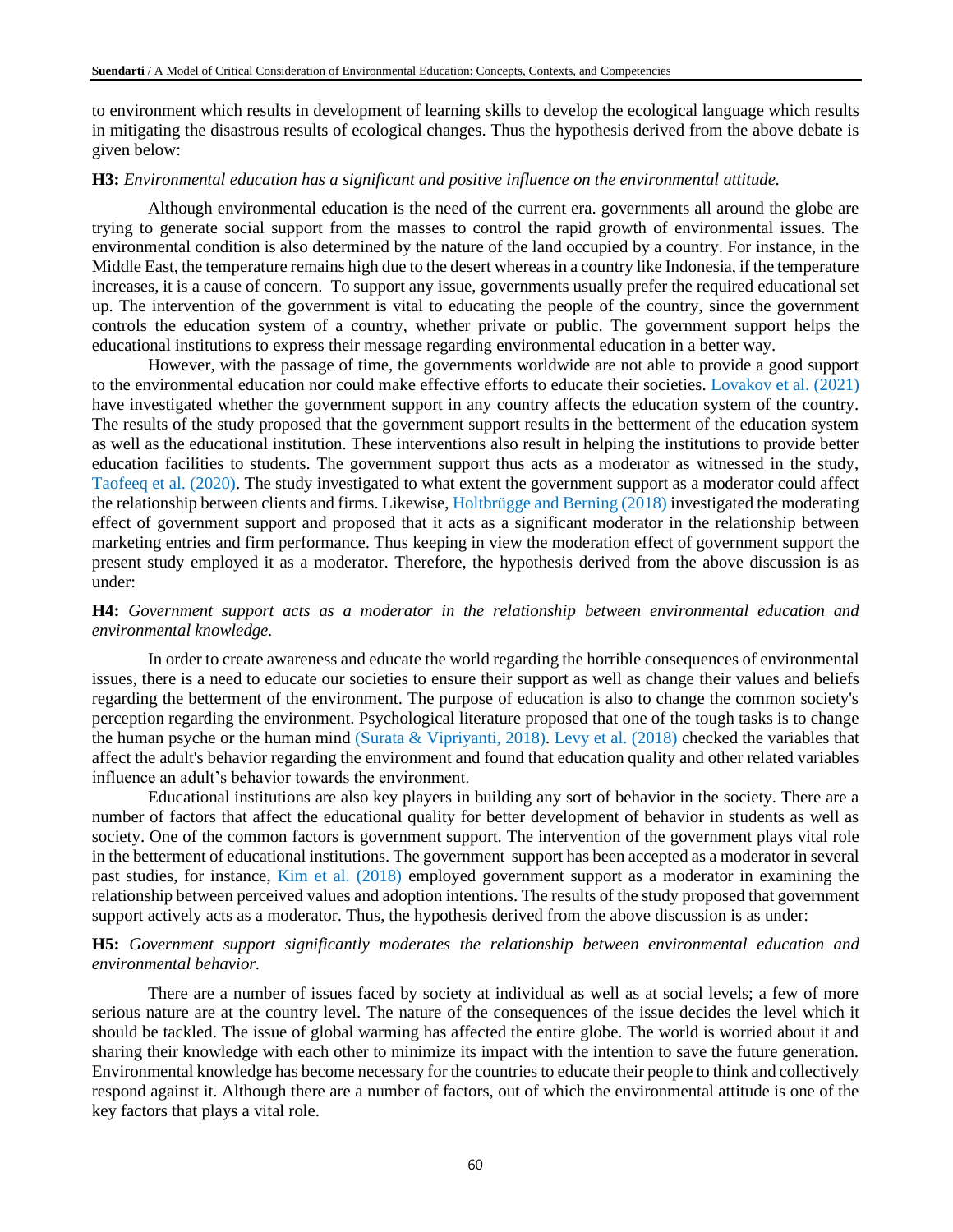The environmental attitude is also the individual's belief regarding the environment. In this context, Robina-Ramírez and Medina-Merodio (2019) investigated whether environmental attitudes can be transformed at the school level. The results of the study proposed that the educational institution is the key to shaping the individual and with the help of external communities the environmental attitude of the students can be shaped. Here educational quality plays a vital role. The educational policy is the ultimate controller of the country's educational institutions. The support of the government is necessary to educate the community regarding environmental education in a better way. Thus, government support can act as a moderator. In this context, Taofeeq et al. (2020), investigated whether government support acts as a moderator in the relationship between clients and firms. In this study, too, government support was employed as a moderator. The hypothesis derived from the above discussion is as under:

**H6:** *Government support significantly moderators in the relationship between environmental education and environmental attitude.*

#### **Research Methods**

#### • *Research design*

This research paper examines the impact of environmental education on environmental knowledge, environmental behavior, and environmental attitude. It also investigates the moderating role of government support among environmental education, environmental knowledge, environmental behavior, and environmental attitude in Indonesia. The current study has taken only one predictor, environmental education (EED), and three predictive variables, viz., environmental knowledge (EKN), environmental behavior (EB), and environmental attitude (EA). Finally, the present research also used government support (GS) as the moderating variable. These variables are highlighted in Figure 1.



**Figure 1:** *Theoretical framework*

# • *Research Instrument*

The authors have used questionnaires as the primary data collection method. The questionnaire was adopted from past studies such as EED borrowed five items from Mullenbach et al. (2019), while EA had five items extracted from Kaiser and Lange (2021), EB took eight items from Kautish and Sharma (2020), EKN had five items extracted from P. Liu et al. (2020) and GS had six items taken from Nakku et al. (2020).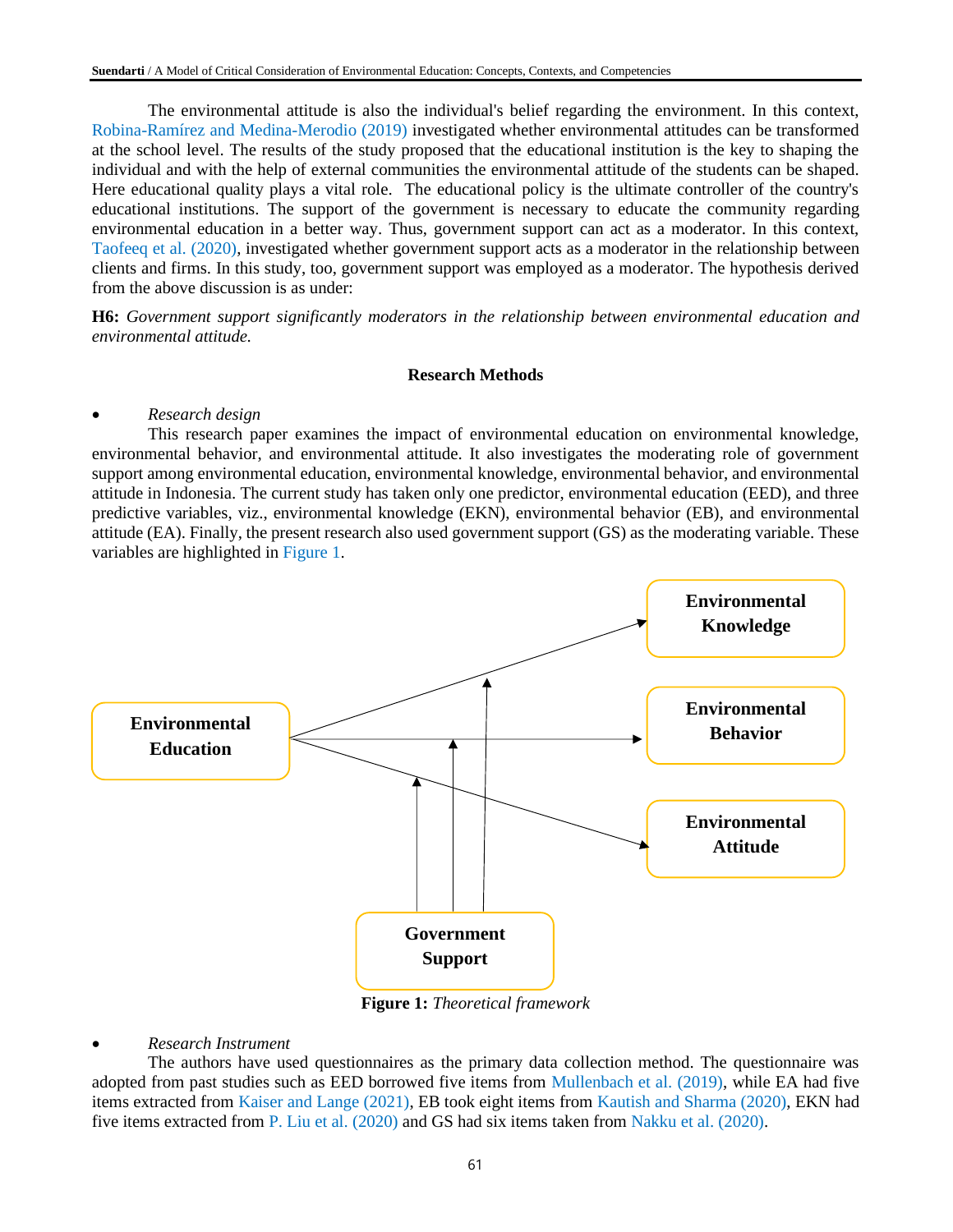# • *Research sample*

Such students of universities who were pursuing environmental education in Indonesia were the respondents of the study. These respondents were selected using the purposive sampling technique. The researchers personally visited to distribute the surveys to the selected employees. A total of 526 questionnaires were forwarded but only 290 were received after one month. These surveys were used for analysis with 55.13 per cent response rate.

# • *Data analysis*

The smart-PLS was used to analyze the data and the association among variables and hypotheses of the study. This is an effective primary data analysis data tool that provides effective findings even though the authors used a complex framework (Hair et al., 2019).

# **Research Findings**

It was evident that the content validity using factor loadings, and figures exposing the values were higher than 0.50. These values revealed that the content validity was valid. In addition, the article also showed the reliability analysis using Alpha and composite reliability (CR), and the figures exposed the values higher than 0.70. These values revealed that the reliability was significant. It was also evident that the convergent validity using average variance extracted (AVE), and the figures exposed the values were higher than 0.50. These values revealed that the convergent validity was valid. Table 1 shows above mentioned results.

**Table 1:** *Convergent validity*

| <b>Constructs</b>              | <b>Items</b>     | <b>Loadings</b> | <b>Alpha</b> | CR    | <b>AVE</b> |
|--------------------------------|------------------|-----------------|--------------|-------|------------|
| <b>Environmental Attitude</b>  | EA1              | 0.892           | 0.867        | 0.905 | 0.657      |
|                                | EA <sub>2</sub>  | 0.710           |              |       |            |
|                                | EA3              | 0.782           |              |       |            |
|                                | EA4              | 0.761           |              |       |            |
|                                | EA5              | 0.892           |              |       |            |
| <b>Environmental Behavior</b>  | EB1              | 0.931           | 0.975        | 0.979 | 0.871      |
|                                | EB <sub>2</sub>  | 0.945           |              |       |            |
|                                | EB3              | 0.935           |              |       |            |
|                                | EB4              | 0.942           |              |       |            |
|                                | EB <sub>6</sub>  | 0.943           |              |       |            |
|                                | EB7              | 0.900           |              |       |            |
|                                | EB8              | 0.937           |              |       |            |
| <b>Environmental Education</b> | EED1             | 0.819           | 0.827        | 0.879 | 0.594      |
|                                | EED <sub>2</sub> | 0.817           |              |       |            |
|                                | EED3             | 0.844           |              |       |            |
|                                | EED4             | 0.651           |              |       |            |
|                                | EED <sub>5</sub> | 0.705           |              |       |            |
| Environmental Knowledge        | EKN1             | 0.861           | 0.899        | 0.929 | 0.766      |
|                                | EKN3             | 0.878           |              |       |            |
|                                | EKN4             | 0.882           |              |       |            |
|                                | EKN <sub>5</sub> | 0.880           |              |       |            |
| Government Support             | GS1              | 0.938           | 0.944        | 0.958 | 0.820      |
|                                | GS <sub>2</sub>  | 0.855           |              |       |            |
|                                | GS4              | 0.936           |              |       |            |
|                                | GS5              | 0.939           |              |       |            |
|                                | GS <sub>6</sub>  | 0.855           |              |       |            |

The discriminant validity was measured using Fornell Larcker and the figures exposed the association among variable itself as larger than the values that exposed the linkage with other constructs. These values revealed that the discriminant validity was valid. Table 2 shows these results.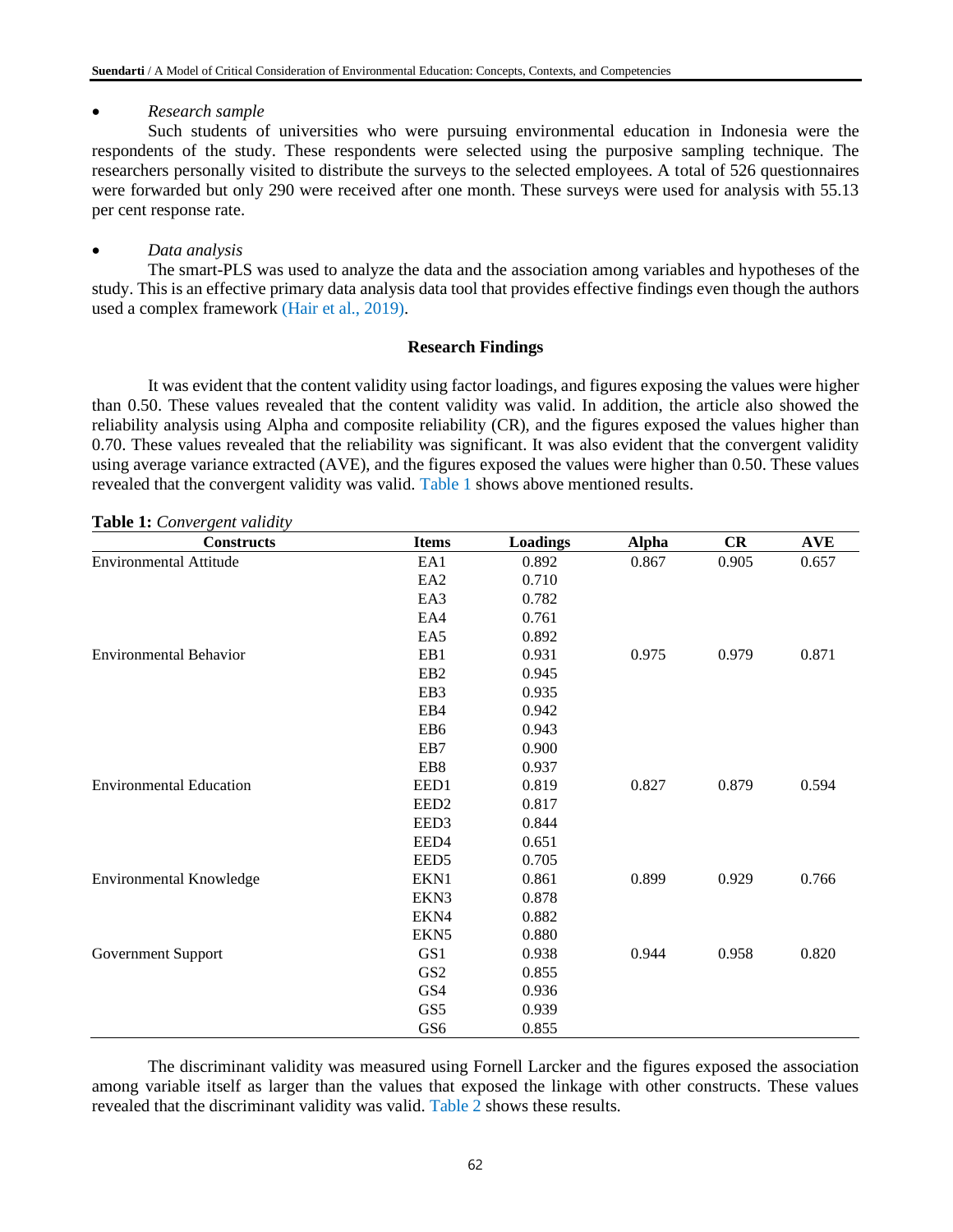| <b>1400 2.1</b> $\sigma$ <i>101</i> $\sigma$ <i>101</i> $\sigma$ <i>101</i> $\sigma$ |       |       |            |       |       |  |
|--------------------------------------------------------------------------------------|-------|-------|------------|-------|-------|--|
|                                                                                      | EA    | EВ    | <b>EED</b> | EKN   | GS    |  |
| EA                                                                                   | 0.811 |       |            |       |       |  |
| EB                                                                                   | 0.498 | 0.933 |            |       |       |  |
| <b>EED</b>                                                                           | 0.512 | 0.496 | 0.771      |       |       |  |
| <b>EKN</b>                                                                           | 0.425 | 0.411 | 0.381      | 0.875 |       |  |
| <b>GS</b>                                                                            | 0.326 | 0.500 | 0.497      | 0.380 | 0.906 |  |

| Table 2: Fornell Larcker |  |
|--------------------------|--|
|--------------------------|--|

The discriminant validity using cross-loadings, and the figures exposed the association among variable itself as larger than the values that exposed the linkage with other constructs. These values revealed that the discriminant validity was valid. Table 3 shows above mentioned results.

#### **Table 3:** *Cross-loadings*

|                  | EA    | EB    | <b>EED</b> | <b>EKN</b> | <b>GS</b> |
|------------------|-------|-------|------------|------------|-----------|
| EA1              | 0.892 | 0.450 | 0.449      | 0.352      | 0.732     |
| EA <sub>2</sub>  | 0.710 | 0.317 | 0.391      | 0.329      | 0.540     |
| EA3              | 0.782 | 0.398 | 0.380      | 0.349      | 0.670     |
| EA4              | 0.761 | 0.382 | 0.406      | 0.333      | 0.661     |
| EA5              | 0.892 | 0.455 | 0.450      | 0.360      | 0.726     |
| EB1              | 0.456 | 0.931 | 0.446      | 0.380      | 0.467     |
| EB <sub>2</sub>  | 0.477 | 0.945 | 0.467      | 0.400      | 0.461     |
| EB <sub>3</sub>  | 0.477 | 0.935 | 0.448      | 0.408      | 0.453     |
| EB4              | 0.462 | 0.942 | 0.458      | 0.375      | 0.475     |
| EB <sub>6</sub>  | 0.472 | 0.943 | 0.468      | 0.396      | 0.466     |
| EB7              | 0.452 | 0.900 | 0.495      | 0.354      | 0.473     |
| EB <sub>8</sub>  | 0.455 | 0.937 | 0.457      | 0.375      | 0.471     |
| EED1             | 0.460 | 0.397 | 0.819      | 0.327      | 0.491     |
| EED <sub>2</sub> | 0.453 | 0.426 | 0.817      | 0.359      | 0.449     |
| EED3             | 0.445 | 0.398 | 0.844      | 0.320      | 0.388     |
| EED4             | 0.308 | 0.354 | 0.651      | 0.185      | 0.285     |
| EED <sub>5</sub> | 0.262 | 0.329 | 0.705      | 0.241      | 0.248     |
| EKN1             | 0.316 | 0.355 | 0.323      | 0.861      | 0.299     |
| EKN3             | 0.385 | 0.357 | 0.328      | 0.878      | 0.347     |
| EKN4             | 0.374 | 0.351 | 0.309      | 0.882      | 0.312     |
| EKN <sub>5</sub> | 0.405 | 0.375 | 0.368      | 0.880      | 0.365     |
| GS1              | 0.763 | 0.457 | 0.454      | 0.322      | 0.938     |
| GS <sub>2</sub>  | 0.727 | 0.442 | 0.450      | 0.373      | 0.855     |
| GS4              | 0.755 | 0.460 | 0.455      | 0.325      | 0.936     |
| GS5              | 0.770 | 0.461 | 0.443      | 0.324      | 0.939     |
| GS6              | 0.724 | 0.444 | 0.446      | 0.374      | 0.855     |

The discriminant validity using Heterotrait Monotrait (HTMT) ratio and the figures exposed the values lower than 0.90. These values revealed that the discriminant validity was valid. Table 4 shows the results.

| Table 4: Heterotrait Monotrait ratio |       |       |            |            |    |  |  |
|--------------------------------------|-------|-------|------------|------------|----|--|--|
|                                      | EA    | EВ    | <b>EED</b> | <b>EKN</b> | GS |  |  |
| EA                                   |       |       |            |            |    |  |  |
| EB                                   | 0.539 |       |            |            |    |  |  |
| <b>EED</b>                           | 0.592 | 0.551 |            |            |    |  |  |
| <b>EKN</b>                           | 0.481 | 0.439 | 0.430      |            |    |  |  |
| <b>GS</b>                            | 0.311 | 0.521 | 0.548      | 0.410      |    |  |  |

Figure 2 comprehensively presents the measurement assessment model, clearly showing the relationship among the variables of the study.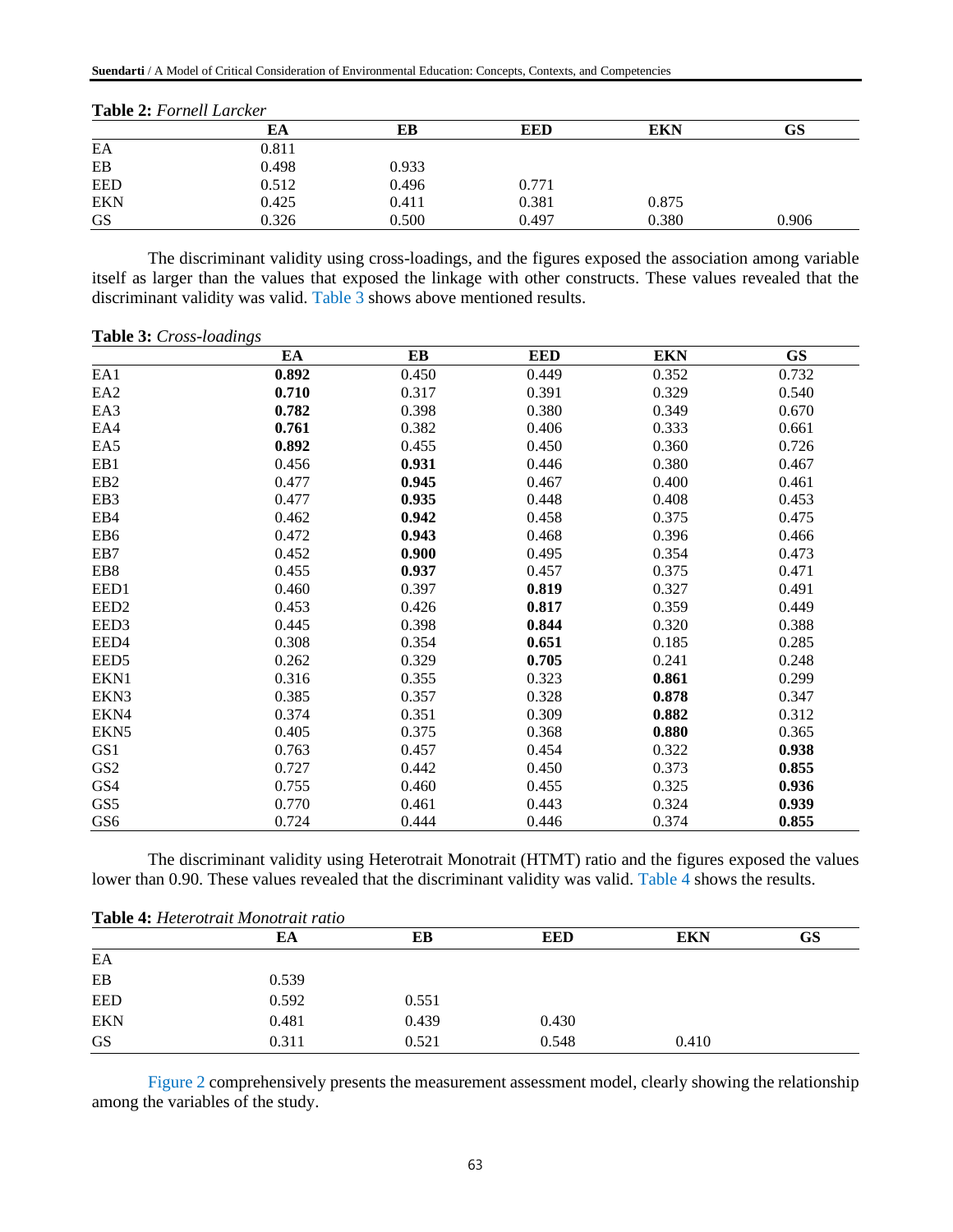

**Figure 2:** *Measurement assessment model*

The results of a path analysis (Figure 2) reveals that environmental education has a significant and positive linkage with the environmental knowledge, environmental behavior, and environmental attitude in Indonesia and hence H1, H2, and H3 are accepted. The findings also revealed that with one per cent change in EED, the EA will also change by 0.131 per cent in the same direction. Moreover, the results also exposed that with one per cent increase in EED, the EB will also increase by 0.238 per cent. Furthermore, the findings also revealed that one percent change in EED, will bring a change in EKN by 0.294 per cent in the same direction. In addition, the findings also exposed that government support significantly moderates among environmental education, environmental knowledge, and environmental behavior in Indonesia and hence H4 and H5 are accepted

The findings also exposed that government support insignificantly moderates among environmental education and environmental attitude in Indonesia and thus H6 is rejected. Table 5 shows the above-mentioned results.

| <b>Table 5:</b> Fain and ests  |          |                           |                     |                 |  |  |
|--------------------------------|----------|---------------------------|---------------------|-----------------|--|--|
| <b>Relationships</b>           | Beta     | <b>Standard Deviation</b> | <b>T</b> Statistics | <b>P</b> Values |  |  |
| $EED \rightarrow EA$           | 0.131    | 0.034                     | 3.898               | 0.000           |  |  |
| $EED \rightarrow EB$           | 0.238    | 0.063                     | 3.807               | 0.000           |  |  |
| $EED \rightarrow EKN$          | 0.294    | 0.075                     | 3.909               | 0.000           |  |  |
| $EED*GS$ (EA) -> EA            | $-0.011$ | 0.037                     | 0.309               | 0.379           |  |  |
| $EED*GS$ (EB) $\rightarrow$ EB | $-0.274$ | 0.056                     | 4.906               | 0.000           |  |  |
| $EED*GS$ (EKN) -> EKN          | 0.119    | 0.066                     | 1.810               | 0.037           |  |  |

| Table 5: Path analysis |  |  |  |  |
|------------------------|--|--|--|--|
|------------------------|--|--|--|--|

Figure 3 exposes the structural assessment of the theoretical model of this study, showing distinctly the relationship among all variables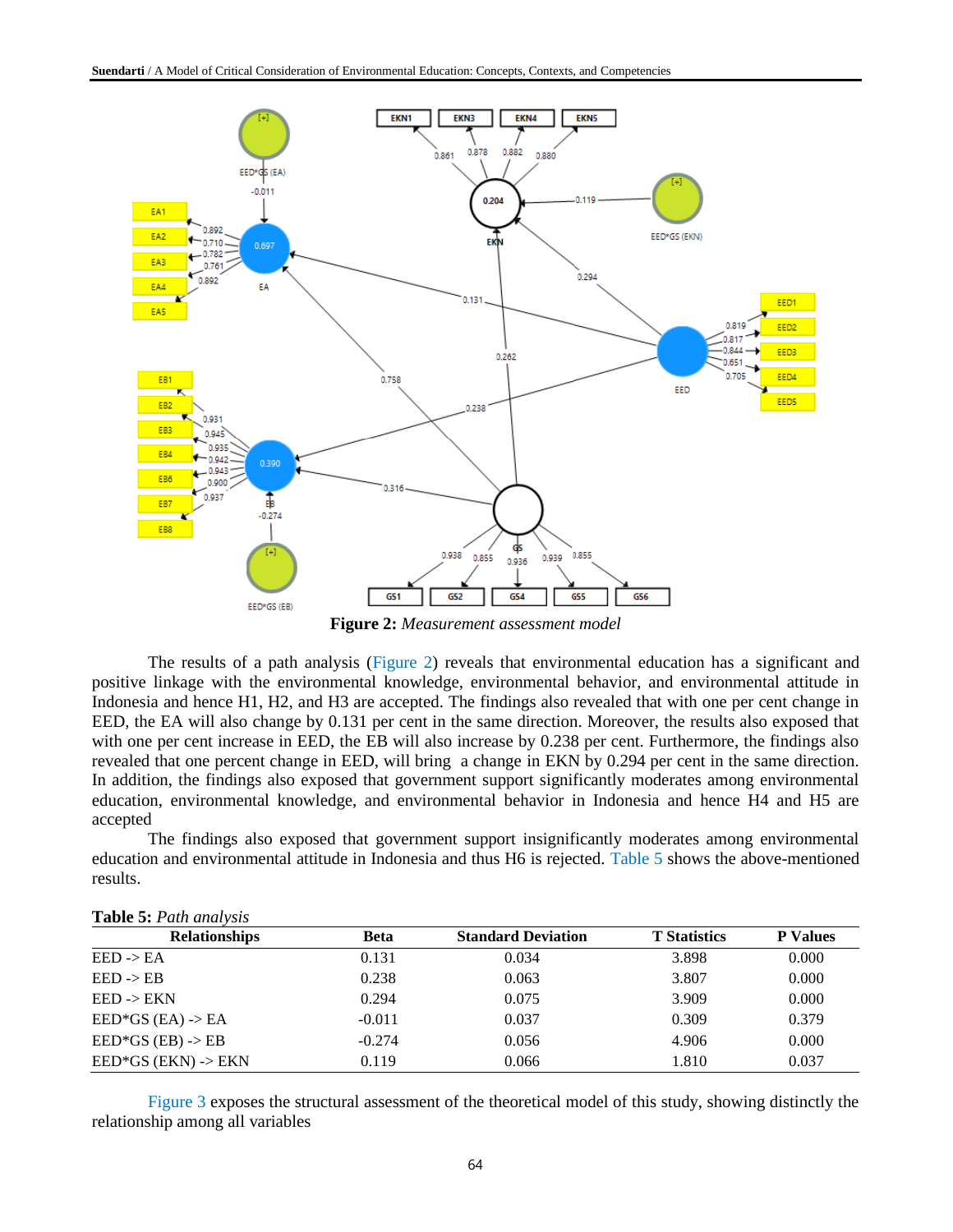

**Figure 3:** *Structural assessment model*



Figure 4, 5 and 6 are evidence of the individual variables showing their relationship with each variable.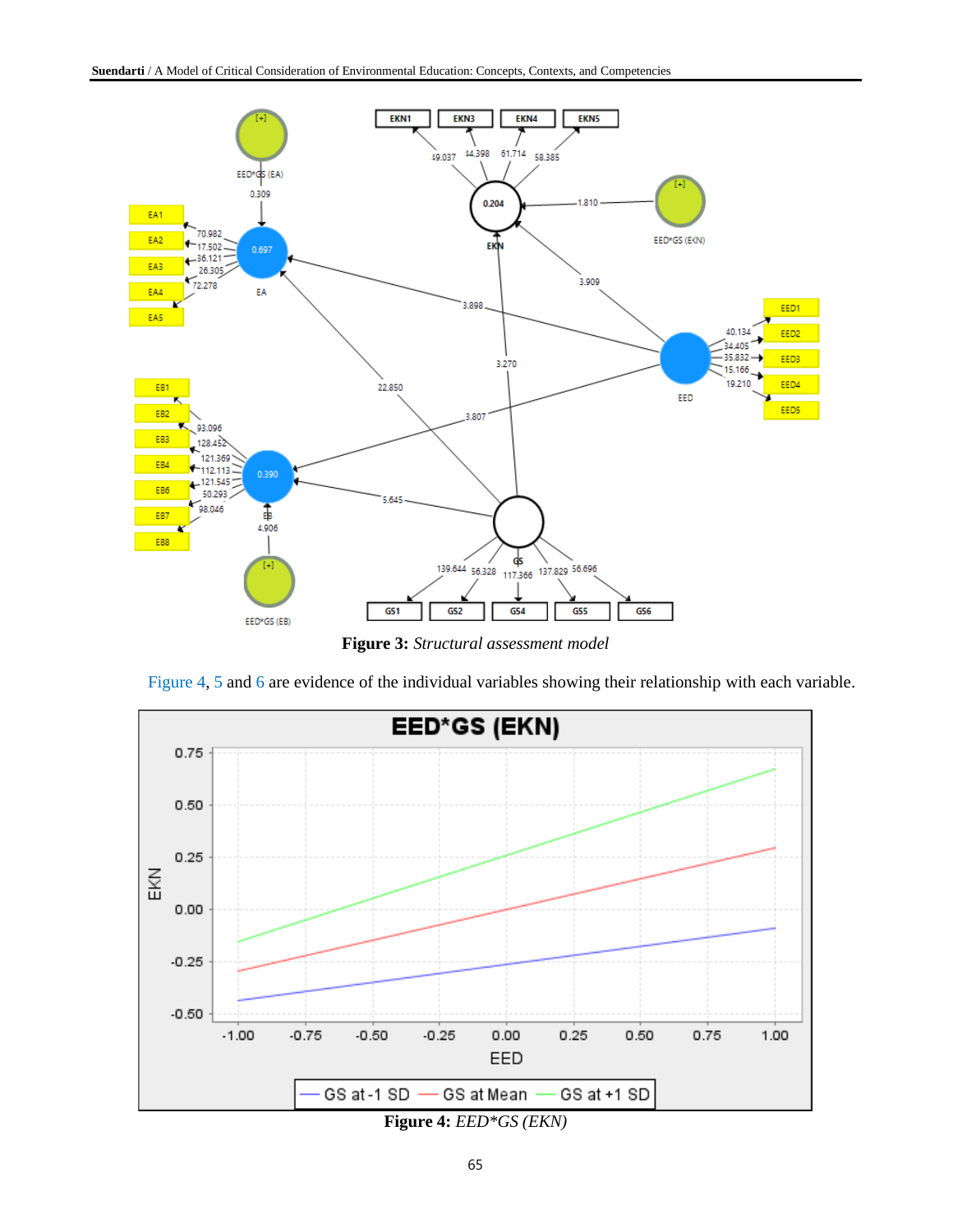

**Figure 5:** *EED\*GS (EB)*



### **Discussion**

This paper has examined the impact of environmental education on environmental knowledge, environmental behavior, and environmental attitude in Indonesia. The research also investigated the moderating role of government support among environmental education, environmental knowledge, environmental behavior, and environmental attitude in Indonesia. The results revealed that environmental education had a positive relation to environmental knowledge. These results agree with Nicole M Ardoin et al. (2020), a study which showed that in many educational institutions, both at a primary and higher levels, special classes are organized, and the curriculum is designed to provide environmental education, its characteristics, problems, and solutions. These educational institutions provide information to the students about the environment they live in, its quality, the problems with the environment, the impacts of human activities on the environment, the consequences of the changes in the environment, and its quality. The delivery of environmental education thus enhances the students' knowledge regarding their environment, its quality, and its problems. These results are supported by Ardoin and Bowers (2020), which show that the processes and resources employed for the environmental education to students play a key role in providing environmental knowledge to them.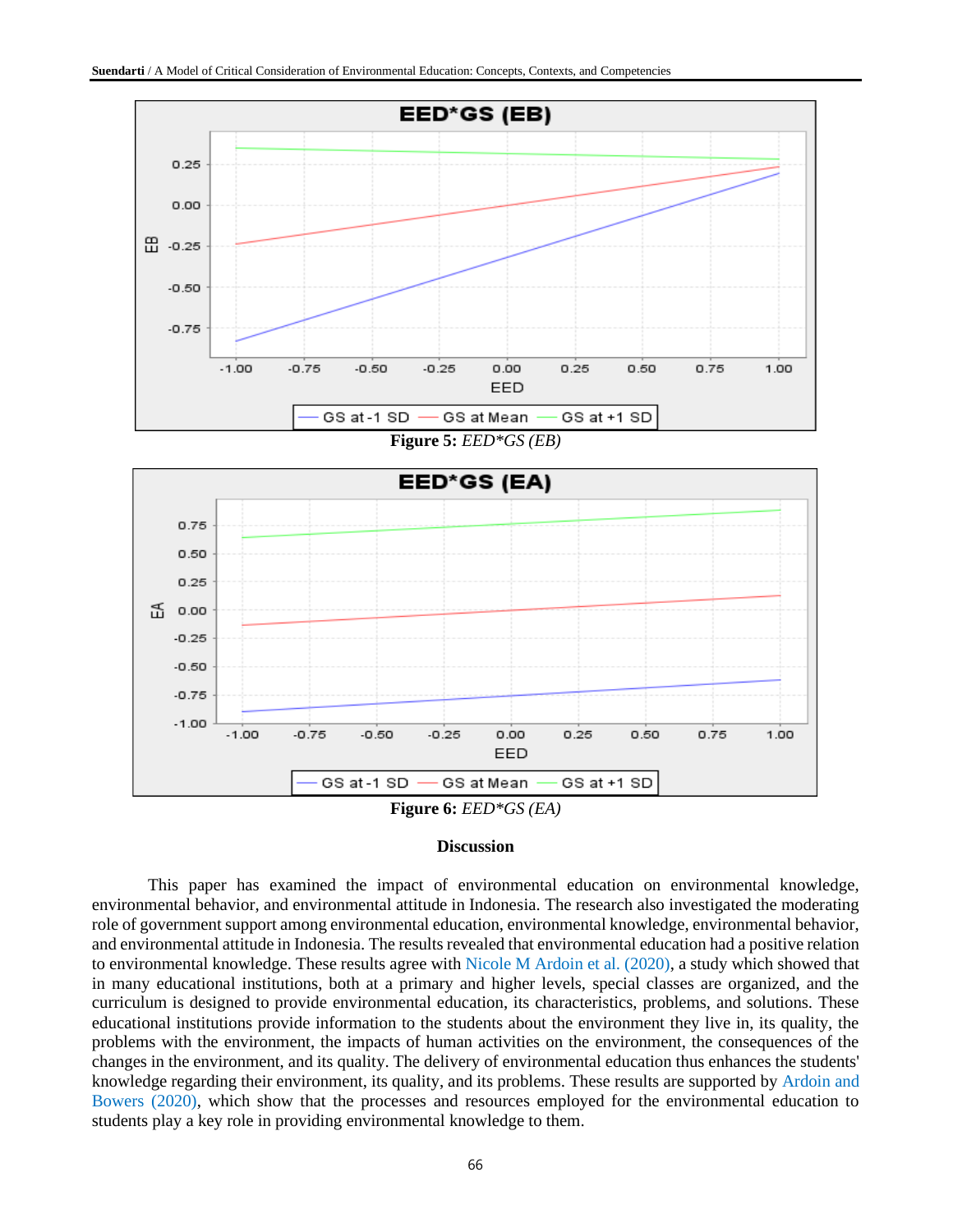If teachers use effective education methods such as digital education processes and innovative education resources for providing environmental education, they can effectively provide complete knowledge about the environmental concerns like environmental pollution, global warming, overpopulation, waste disposal, ocean acidification, deforestation, ozone layer depletion, their reasons, and consequences. The results revealed that environmental education has a positive relation to environmental attitude. These results agree with Jorgenson et al. (2019), which show that in many educational institutions, either the special environmental educational classes are conducted, or a special portion is included in the regular course of study for the environmental education. When the lectures, discussions, or dialogues effectively create awareness about the environmental concerns like global warming, climate change, damages to natural resources, and health-damaging effects. This knowledge provided to the students develops an ecological attitude in them that they must modify their ways of life in order to reduce the negative environmental impacts. These results are supported by Quay et al. (2020), which examine environmental education in developing environmental attitudes. The study implies that when the tutors through employing effective educational resources such as digital devices, projectors, computer internet, microscope, and electronic instruments specially designed for the inspection of environmental concerns and related causes, it improves the awareness of the students regarding their environment and develop a sentimental feeling for the environment. The scientific environmental knowledge and emotional attachment to the environment develop a sense that the students must work to reduce environmental concerns. Hence, environmental education boosts environmental attitude.

The results of the current study also revealed that environmental education has a positive relation to environmental behavior. These results agree with Ardoin et al. (2018), which explain that especially in the educational institutions through ecological friendly courses and debates or in business organizations through learning and training classes, the environmental education is provided to the audience. In these classes, the knowledge about the environmental problems which are the current issues of the public, they discuss in detail the natural and human sources of environmental pollution, differentiate the contribution of different practices to environmental pollution, and also train the students on how to deal with the environmental problems and overcome them. The environmental knowledge and training develop cognitive and physical abilities in the learners and thus, prepare them to adopt environmentally friendly behaviors. These results are also supported by Dale et al. (2020), which reveal that through the environmental education as a portion of typical or professional education, the tutor's employees written material, digital media, social media, and practical experiments creates awareness of ecologically friendly practices and promotes the ecological friendly habits in the learners. This develops motivation in the learners to adopt environmentally friendly behavior.

The results indicated that government support plays a moderating role between environmental education and environmental knowledge. These results are in line with  $Q$ . Liu et al. (2019), which highlight that when the government is aware of the environmental concerns and pays attention to environmental quality, it adopts a supportive behavior while forming its policies. The supportive government takes actions like running mobile or fixed campaigns to provide education to individuals at any stage of the age and in any social and economic fields. This enhances the tendency of environmental education within the country. The enhanced environmental education within or outside the educational institutions increases the environmental knowledge of the individuals, especially the children. These results are in line with Varela-Candamio et al. (2018), which posits that government support for educational institutions motivates them to act upon government instructions for providing environmental education. When the educational institution more effectively

The results indicate that government support plays a moderating role between environmental education and environmental behavior. These results are also supported by Powell et al. (2019), which proclaim that when the government of a nation shows supportive behavior towards the public and pays attention to their social needs, it is likely for them to pay attention to public environmental concerns and formulate the policies for ecological friendly education through formal or informal ways of education. When the government struggles to provide environmentally friendly education, the majority of the public becomes audience and can have awareness of environmental factors and improve their thinking accordingly. So, government support clears the way for environmental education to improve environmental attitudes. The results indicated that government support does not play a moderating role between environmental education and environmental attitude. These results are in line with Malberg Dyg and Wistoft  $(2018)$ , which highlight that the support from government authorities sometimes does not help the business firms also in performing their official activities and also does not provide environmental education to employees, and does not mold their behavior into an ecological friendly one.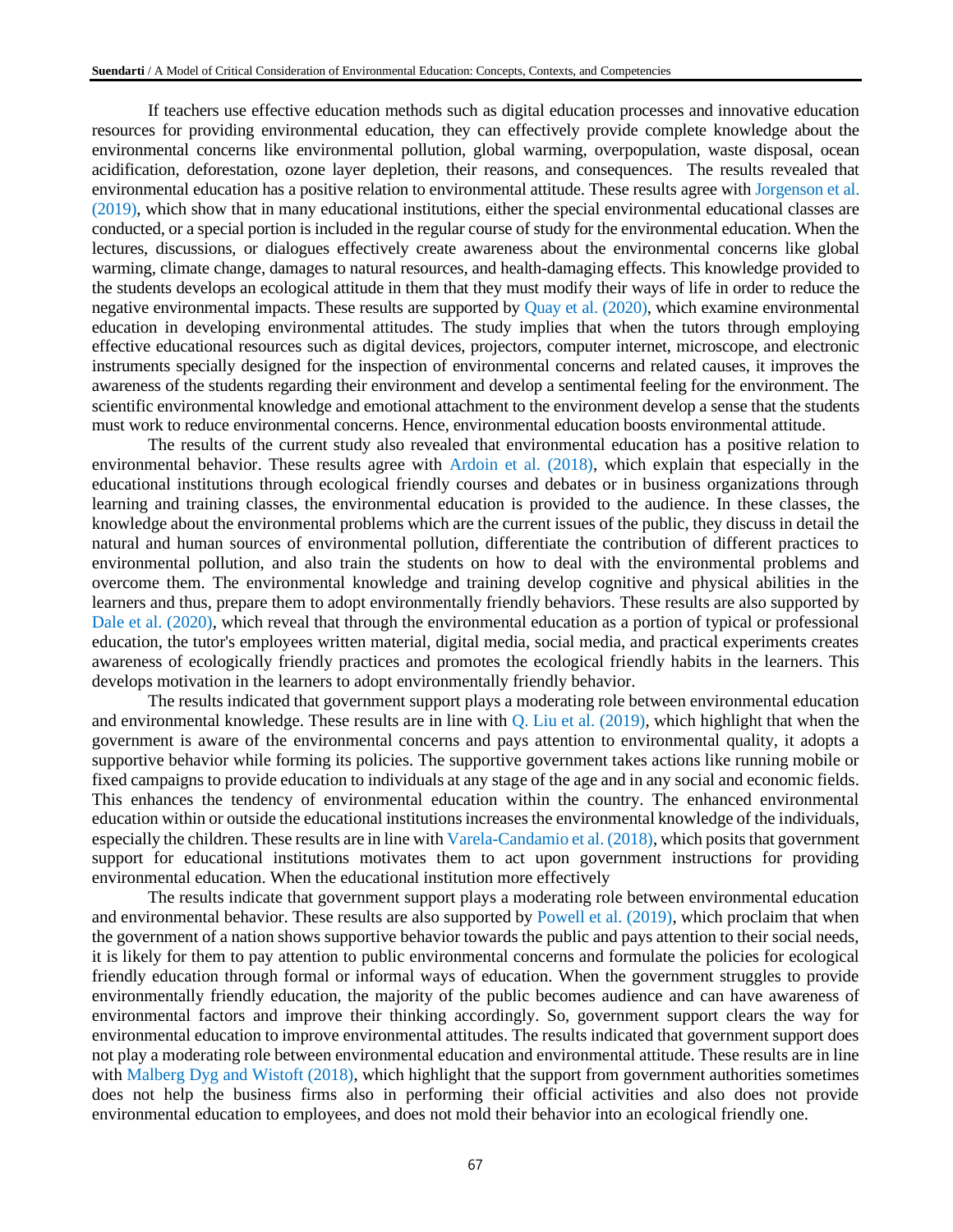### **Conclusion, Implications and Limitations**

The objective of this study was to check the environmental education and its results like environmental knowledge, environmental attitude, and environmental behavior. The objective was also to check the role of government support to boost environmental education and environmental knowledge, environmental attitude, and environmental behavior. A quantitative research survey was conducted on the Indonesian economy to collect information regarding environmental education and its contribution to environmental knowledge, environmental attitude, and environmental behavior. The empirical information of this research found a positive relationship between environmental education and environmental knowledge, environmental attitude, and environmental behavior. The results also stated that when environmental education is provided in education sector, the individuals can have knowledge of the environment and the related aspects like environmental issues, their reasons, and the consequence and the complete knowledge of how they can mitigate the negative environmental impacts.

The study also witnessed that environmental knowledge is provided through effective environmental education, and learners develop ecological friendly thinking that they have the responsibility towards protecting the environment. With the environmental education through effective ways enhances the environmental knowledge, the emotional attachment to the environment, and a sense of responsibility toward the environment, the learners are motivated to take action for the environmental protection. The study also suggests that in the case of government support, environmental education can better improve environmental knowledge, environmental attitude, and environmental behavior.

The study has a few theoretical and empirical implications as it greatly contributes to this domain of literature. Since the major concern of the study was environmental education, this study has examined some major outcomes of environmental education. It throws light on the impacts of environmental education on environmental knowledge, environmental attitude, and environmental behavior. In the prior studies, the contribution of environmental education to environmental knowledge was examined but little attention has been given to environmental education pertaining to environmental attitude and environmental behavior. The people of Indonesia face many environmental issues, but one can find little research on environmental education and its benefits. The present study removes this gap by examining environmental education's impacts on environmental knowledge, attitude, and behavior in Indonesia.

The present study has great significance in countries with many environmental issues like pollution, global warming, overpopulation, waste disposal, ocean acidification, deforestation, and ozone layer depletion. This study would provide a theoretical guideline to governments, individual businesses, and environmental regulators on how to control environmental issues. This research provides help to the policymakers in establishing the policies related to environmental education that reduces environmental degradation. The government must form its policies to provide support for environmental education to build up environmental knowledge, environmental attitude, and environmental behavior. The environmental regulators must encourage environmental education for environmental knowledge, environmental attitude, and environmental behavior.

The current study faced some limitations which future researches must remove by showing great intellect and extra focus. The present study dealt with only environmental education outcomes like environmental knowledge, environmental attitude, and environmental behavior. It paid no attention to factors that encourage environmental education and the contribution of environmental knowledge, attitude, and behavior to environmental quality improvement. It is expected from future authors to address these aspects of environmental education. The context of focus for the current study was the Indonesian economy. The environmental, economic, and education conditions in Indonesia are different from the rest of the world. The study in Indonesia on environmental education contribution to environmental knowledge, environmental attitude, and environmental behavior is therefore not general and applicable to all. For higher generalizability of the study, similar surveys can be collected in multiple countries.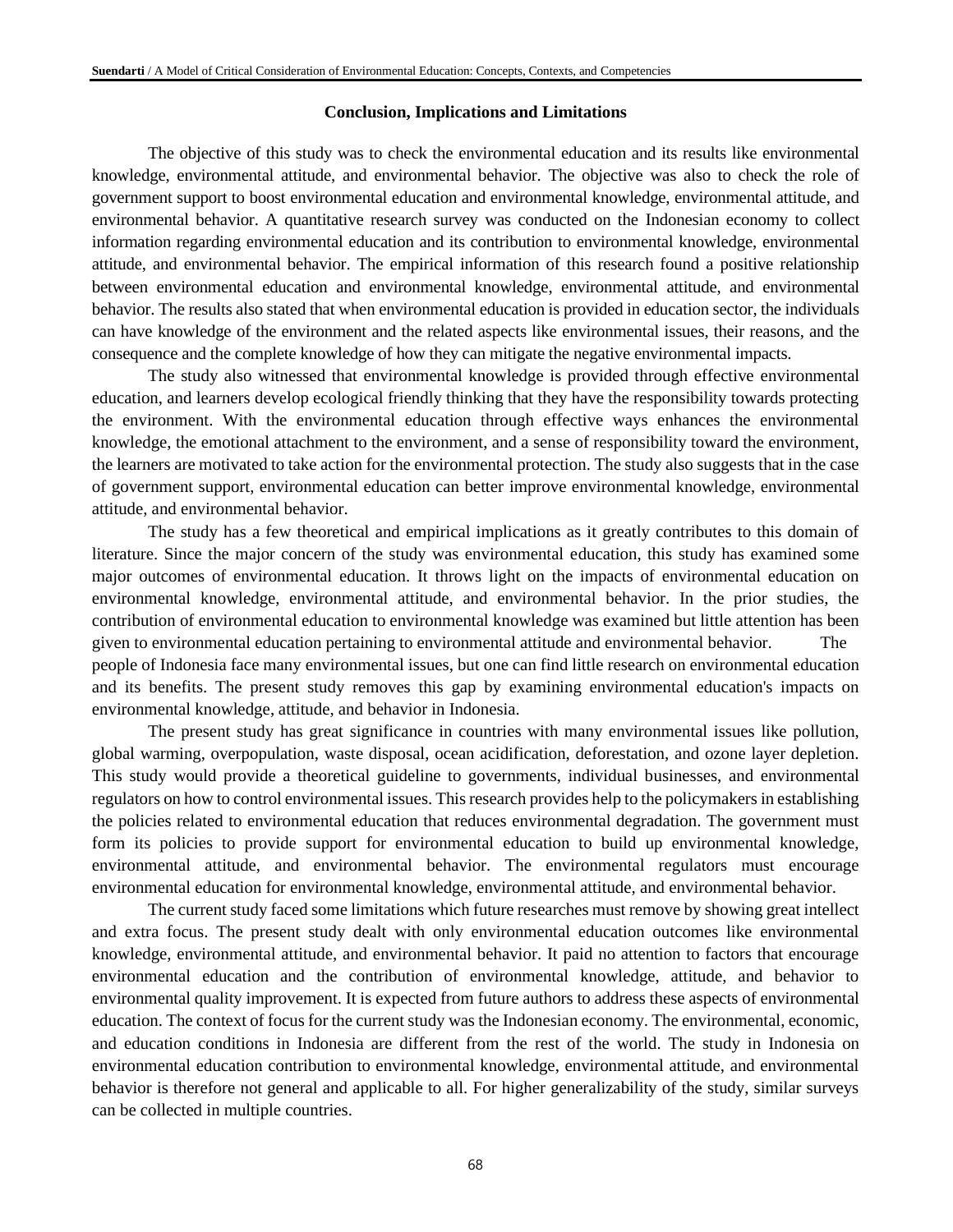### **References**

- Ardoin, N. M., & Bowers, A. W. (2020). Early childhood environmental education: A systematic review of the research literature. *Educational Research Review, 31*, 100-117.<https://doi.org/10.1016/j.edurev.2020.100353>
- Ardoin, N. M., Bowers, A. W., & Gaillard, E. (2020). Environmental education outcomes for conservation: A systematic review. *Biological Conservation, 241*, 1082-1099.<https://doi.org/10.1016/j.biocon.2019.108224>
- Ardoin, N. M., Bowers, A. W., & Gaillard, E. (2020). Environmental education outcomes for conservation: A systematic review. *Biological Conservation, 241*, 108-131.<https://doi.org/10.1016/j.biocon.2019.108224>
- Ardoin, N. M., Bowers, A. W., Roth, N. W., & Holthuis, N. (2018). Environmental education and K-12 student outcomes: A review and analysis of research. *The Journal of Environmental Education, 49*(1), 1-17. <https://doi.org/10.1080/00958964.2017.1366155>
- Braun, T., Cottrell, R., & Dierkes, P. (2018). Fostering changes in attitude, knowledge and behavior: demographic variation in environmental education effects. *Environmental Education Research, 24*(6), 899-920. <https://doi.org/10.1080/13504622.2017.1343279>
- Cioruța, B.-V., Mesaroș, M., Coman, M., & Pop, A. L. (2022). Advocacy for Ecological Education in Romania Under the Information and Knowledge Society. *Asian Journal of Education and Social Studies, 18*(1), 10-18.<http://dx.doi.org/10.9734/ajess/2021/v18i130432>
- Clayton, S., Bexell, S. M., Xu, P., Tang, Y. F., Li, W. J., & Chen, L. (2019). Environmental literacy and nature experience in Chengdu, China. *Environmental Education Research, 25*(7), 1105-1118. <https://doi.org/10.1080/13504622.2019.1569207>
- Dale, R. G., Powell, R. B., Stern, M. J., & Garst, B. A. (2020). Influence of the natural setting on environmental education outcomes. *Environmental Education Research, 26*(5), 613-631. <https://doi.org/10.1080/13504622.2020.1738346>
- dos Santos, N. B., & Gould, R. K. (2018). Can relational values be developed and changed? Investigating relational values in the environmental education literature. *Current Opinion in Environmental Sustainability, 35*, 124-131[. https://doi.org/10.1016/j.cosust.2018.10.019](https://doi.org/10.1016/j.cosust.2018.10.019)
- Edsand, H.-E., & Broich, T. (2020). The Impact of Environmental Education on Environmental and Renewable Energy Technology Awareness: Empirical Evidence from Colombia. *International Journal of Science and Mathematics Education, 18*(4), 611-634.<https://doi.org/10.1007/s10763-019-09988-x>
- Hair, J. F., Risher, J. J., Sarstedt, M., & Ringle, C. M. (2019). When to use and how to report the results of PLS-SEM. *European business review, 31*(1), 2-24.<https://doi.org/10.1108/EBR-11-2018-0203>
- Holtbrügge, D., & Berning, S. C. (2018). Market Entry Strategies and Performance of Chinese Firms in Germany: The Moderating Effect of Home Government Support. *Management International Review, 58*(1), 147- 170.<https://doi.org/10.1007/s11575-017-0334-y>
- Ibodillayevna, E. S. (2022). Ecological education in elementary schools. *Journal of Pedagogical Inventions and Practices, 7*, 111-114.
- Indrajaya, Y., Yuwati, T. W., Lestari, S., Winarno, B., Narendra, B. H., Nugroho, H. Y., . . . Mendham, D. (2022). Tropical Forest Landscape Restoration in Indonesia: A Review. *Land, 11*(3), 328. <https://doi.org/10.3390/land11030328>
- Islami, R. A. Z., Nuangchalerm, P., & Sjaifuddin, S. (2018). Science Process of Environmental Conservation: Cross National Study of Thai and Indonesian Pre-service Science Teachers. *Journal for the Education of Gifted Young Scientists, 6*(4), 72-80.<http://eprints.untirta.ac.id/id/eprint/11390>
- Jorgenson, S. N., Stephens, J. C., & White, B. (2019). Environmental education in transition: A critical review of recent research on climate change and energy education. *The Journal of Environmental Education, 50*(3), 160-171.
- Kaiser, F. G., & Lange, F. (2021). Offsetting behavioral costs with personal attitude: identifying the psychological essence of an environmental attitude measure. *Journal of Environmental Psychology, 75*, 101-109. <https://doi.org/10.1016/j.jenvp.2021.101619>
- Kautish, P., & Sharma, R. (2020). Determinants of pro‐environmental behavior and environmentally conscious consumer behavior: An empirical investigation from emerging market. *Business Strategy & Development, 3*(1), 112-127.<https://doi.org/10.1002/bsd2.82>
- Kim, M.-K., Oh, J., Park, J.-H., & Joo, C. (2018). Perceived value and adoption intention for electric vehicles in Korea: Moderating effects of environmental traits and government supports. *Energy, 159*, 799-809. <https://doi.org/10.1016/j.energy.2018.06.064>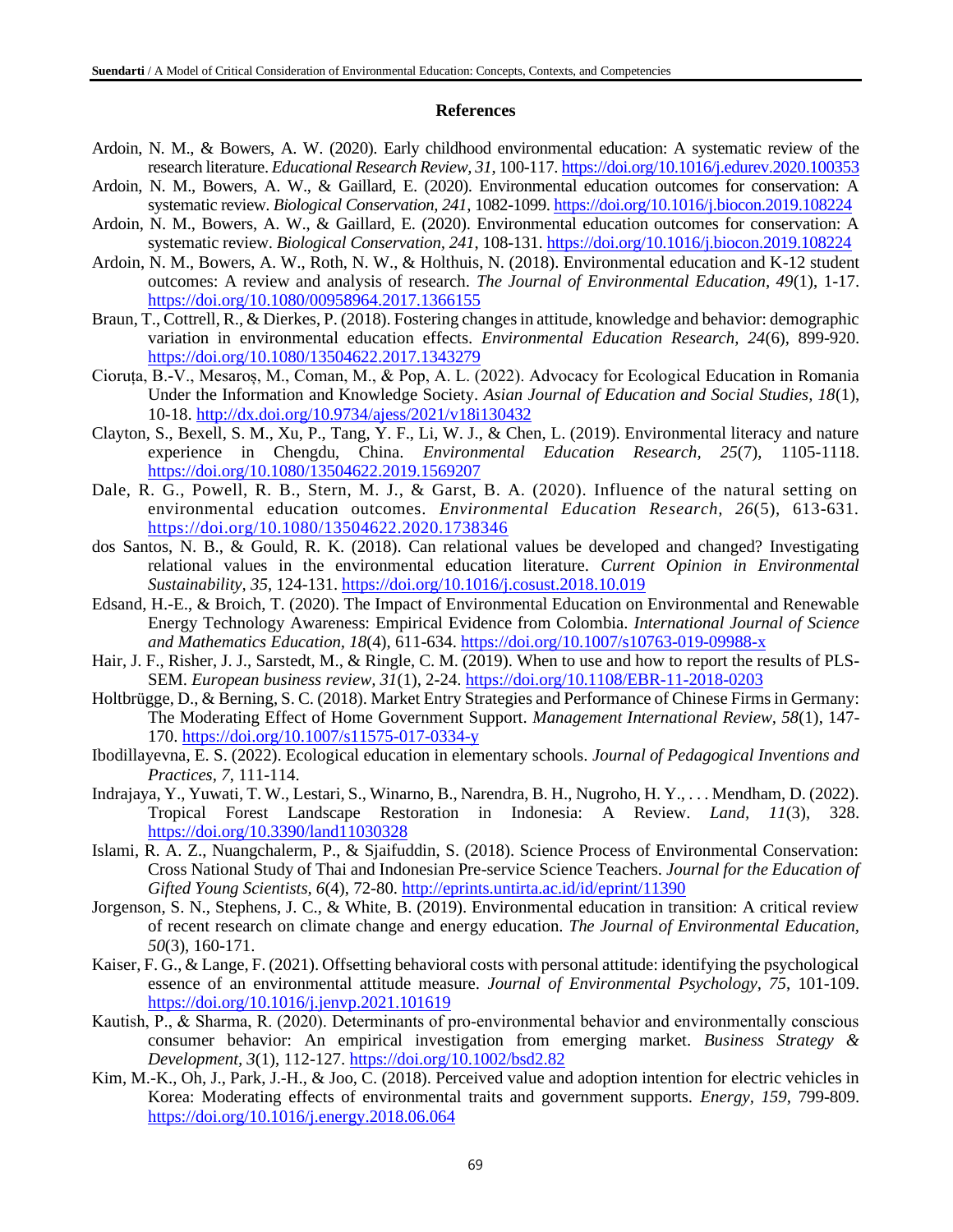- Lange, F., & Dewitte, S. (2019). Measuring pro-environmental behavior: Review and recommendations. *Journal of Environmental Psychology, 63*, 92-100.<https://doi.org/10.1016/j.jenvp.2019.04.009>
- Levy, A., Orion, N., & Leshem, Y. (2018). Variables that influence the environmental behavior of adults. *Environmental Education Research, 24*(3), 307-325.<https://doi.org/10.1080/13504622.2016.1271865>
- Liobikienė, G., & Poškus, M. S. (2019). The importance of environmental knowledge for private and public sphere pro-environmental behavior: modifying the value-belief-norm theory. *Sustainability, 11*(12), 3324-3333.<https://doi.org/10.3390/su11123324>
- Liobikienė, G., & Poškus, M. S. (2019). The Importance of Environmental Knowledge for Private and Public Sphere Pro-Environmental Behavior: Modifying the Value-Belief-Norm Theory. *Sustainability, 11*(12), 12-24. 10.3390/su11123324
- Liu, P., Teng, M., & Han, C. (2020). How does environmental knowledge translate into pro-environmental behaviors?: The mediating role of environmental attitudes and behavioral intentions. *Science of the total environment, 728*, 138-146[. https://doi.org/10.1016/j.scitotenv.2020.138126](https://doi.org/10.1016/j.scitotenv.2020.138126)
- Liu, Q., Cheng, Z., & Chen, M. (2019). Effects of environmental education on environmental ethics and literacy based on virtual reality technology. *The Electronic Library, 37*(5), 860-877. [https://doi.org/10.1108/EL-](https://doi.org/10.1108/EL-12-2018-0250)[12-2018-0250](https://doi.org/10.1108/EL-12-2018-0250)
- Lovakov, A., Panova, A., Sterligov, I., & Yudkevich, M. (2021). Does government support of a few leading universities have a broader impact on the higher education system? Evaluation of the Russian University Excellence Initiative. *Research Evaluation, 30*(3), 240-255.<https://doi.org/10.1093/reseval/rvab006>
- Malberg Dyg, P., & Wistoft, K. (2018). Wellbeing in school gardens–the case of the Gardens for Bellies food and environmental education program. *Environmental Education Research, 24*(8), 1177-1191. <https://doi.org/10.1080/13504622.2018.1434869>
- Mullenbach, L. E., Andrejewski, R. G., & Mowen, A. J. (2019). Connecting children to nature through residential outdoor environmental education. *Environmental Education Research, 25*(3), 365-374. <https://doi.org/10.1080/13504622.2018.1458215>
- Mullenbach, L. E., & Green, G. T. (2018). Can environmental education increase student-athletes' environmental behaviors? *Environmental Education Research, 24*(3), 427-444[. https://doi.org/10.1080/13504622.2016.1241218](https://doi.org/10.1080/13504622.2016.1241218)
- Nakku, V. B., Agbola, F. W., Miles, M. P., & Mahmood, A. (2020). The interrelationship between SME government support programs, entrepreneurial orientation, and performance: A developing economy perspective. *Journal of Small Business Management, 58*(1), 2-31[. https://doi.org/10.1080/00472778.2019.1659671](https://doi.org/10.1080/00472778.2019.1659671)
- Nurwanty, I. I., Afinnas, M. A. A., Rachmawati, I., Hepasari, A. N., & Fauzi, M. (2022). Coal Business in Indonesia Dilemma of Environmental Sustainability and Economic Development. *International Journal of Multicultural and Multireligious Understanding, 9*(3), 245-254.<http://dx.doi.org/10.18415/ijmmu.v9i3.3599>
- Powell, R. B., Stern, M. J., Frensley, B. T., & Moore, D. (2019). Identifying and developing crosscutting environmental education outcomes for adolescents in the twenty-first century (EE21). *Environmental Education Research, 25*(9), 1281-1299.<https://doi.org/10.1080/13504622.2019.1607259>
- Prastiwi, L., Sigit, D. V., & Ristanto, R. H. (2019). Relationship between academic ability and environmental problemsolving skill: A case study at Adiwiyata schools in Tangerang City, Indonesia. *Üniversitepark Bülten, 8*(1), 76-89. [http://www.unibulletin.com/files/2/articles/article\\_170/UB\\_170\\_article\\_5d9da2f22120c.pdf](http://www.unibulletin.com/files/2/articles/article_170/UB_170_article_5d9da2f22120c.pdf)
- Probandari, A., Setyaningsih, W., & Kasjono, H. (2020). Implementation of environmental policy on solid waste management in Bondowoso Regency-Indonesia. *Journal of Physics: Conference Series, 1465*(1), 12-24. <https://doi.org/10.1088/1742-6596/1465/1/012012>
- Quay, J., Gray, T., Thomas, G., Allen-Craig, S., Asfeldt, M., Andkjaer, S., . . . Higgins, P. (2020). What future/s for outdoor and environmental education in a world that has contended with COVID-19? *Journal of Outdoor and Environmental Education, 23*(2), 93-117.<https://doi.org/10.1007/s42322-020-00059-2>
- Rachmatullah, A., Nehm, R. H., Roshayanti, F., & Ha, M. (2018). Evolution education in Indonesia: pre-service biology teachers' knowledge, reasoning models, and acceptance of evolution. In *Evolution education around the globe* (pp. 335-355). Springer. [https://doi.org/10.1007/978-3-319-90939-4\\_18](https://doi.org/10.1007/978-3-319-90939-4_18)
- Ramadhan, S., Sukma, E., & Indriyani, V. (2019). Environmental education and disaster mitigation through language learning. *IOP Conference Series: Earth and Environmental Science, 314*(1), 1-19. <http://dx.doi.org/10.1088/1755-1315/314/1/012054>
- Robina-Ramírez, R., & Medina-Merodio, J.-A. (2019). Transforming students' environmental attitudes in schools through external communities. *Journal of Cleaner Production, 232*, 629-638. <https://doi.org/10.1016/j.jclepro.2019.05.391>